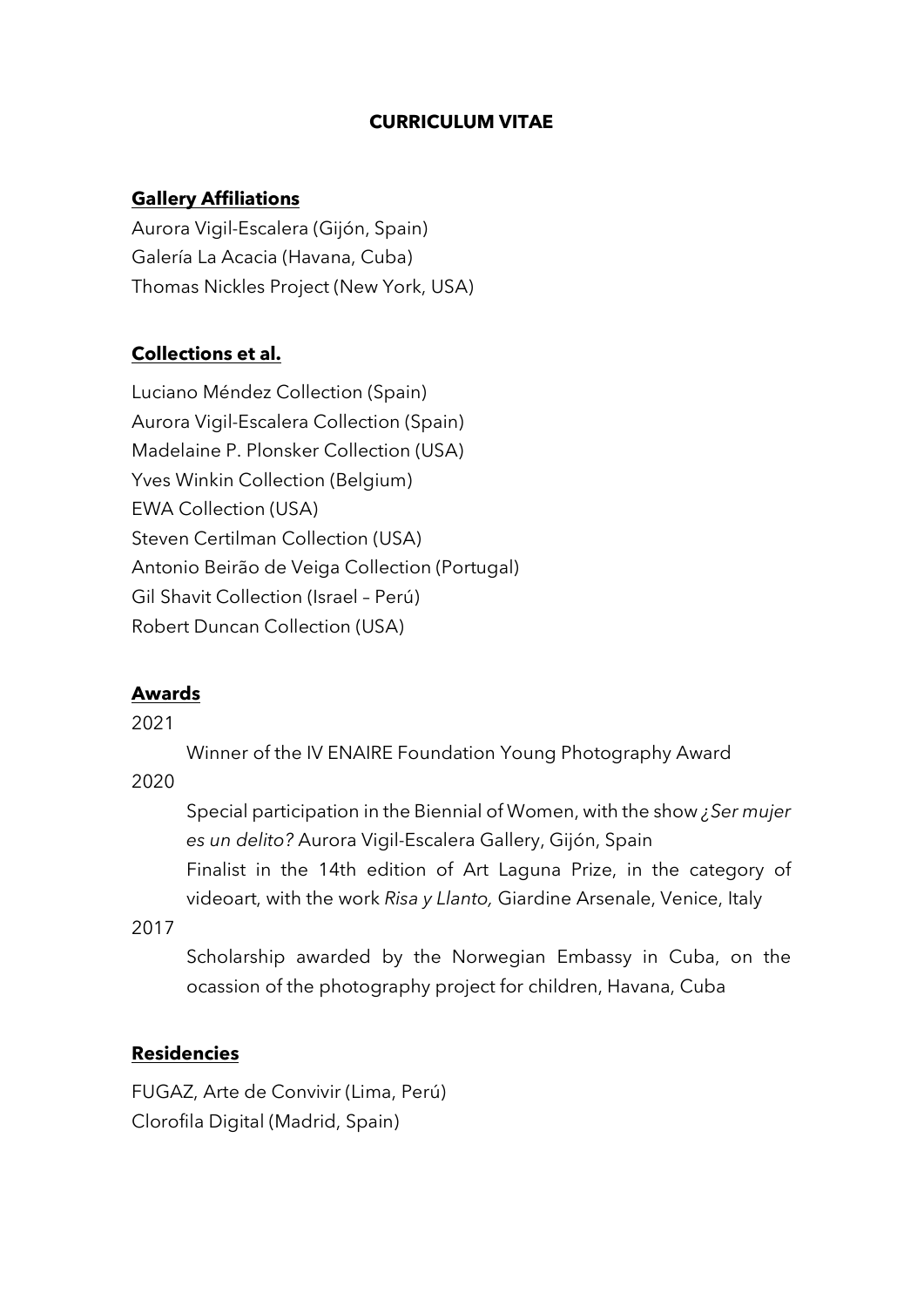## **Education**

2021

PHotoESPAÑA Máster Grant in Phptography. Art Theories and Projects. Madrid, Spain

2020

Online course: Art and Dissent with the Spanish artist Abel Azcona. Madrid, Spain

2018-2017

Internship in the studio of Spanish photographer José María Mellado, Madrid, Spain

### 2016

National Geographic Camp Workshop, Havana, Cuba

2015

Havana School of Creative Photography, Havana, Cuba

Photography course in the National Union of Writers and Artists of Cuba, Havana, Cuba

#### 2015-2014

The Active School of Photography in Mexico Workshop, Havana, Cuba

#### 2013

Havana School of Creative Photography ECFH, Havana, Cuba

# **Conferences**

2021

Imperfect Future Day. "Art: The advent of the digital baroque". La Rambleta, Valencia, Spain

Event #JUSTtalk in JustMAD. "The challenge of the NFTs and the market in digital art". Madrid, Spain

### **NFTs**

2021

*Explosive Breasts*. First Drop in Snark.Art. Curated by Luisa Ausenda *Cuban Woman Art*. Virtual exhibition in Oncyber.io. Curated by Luisa Ausenda y Gladys Garrote, founders of *ClitSplash*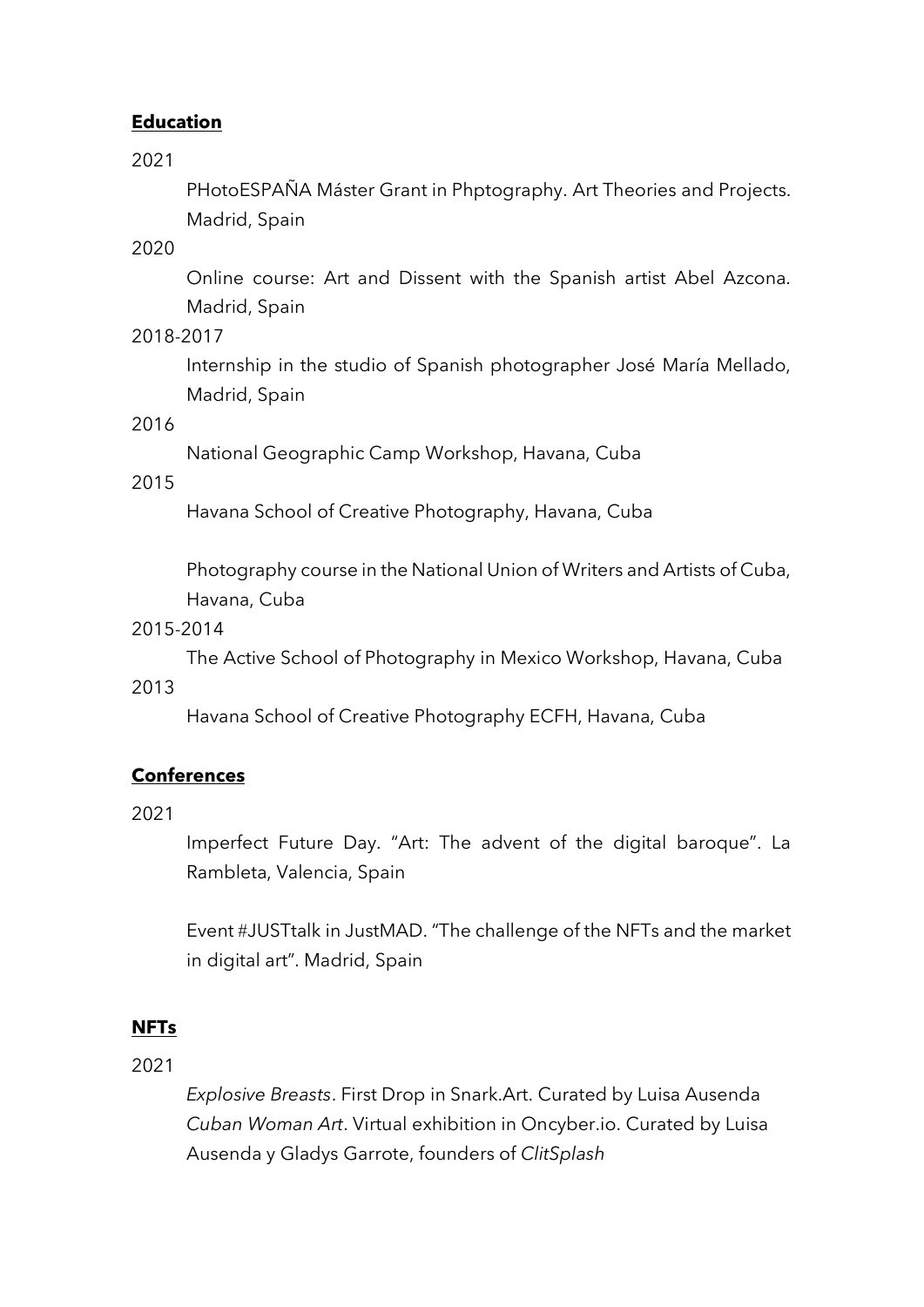# **Solo Exhibitions**

2021

*Alejandra Glez, Recuperar el cuerpo.* Virtual exhibition in the ParaVirtual TV. Curated by Samara Pascual Migale. Buenos Aires, Argentina

*El camino recorrido: Obras de Alejandra Glez 2018-2021.* Curated by Semíramis González. Aurora Vigil-Escalera, Madrid, Spain

2020

*Background Sea*. Virtual exhibition from Wiley Galleries in collaboration Artsy

*My house is my body. Virtual exhibition, curated by Dayneris Brito. Thomas Nickles Project from New York, collaboration with Artsy*

*¿Ser mujer es un delito? Curated by Laura Arañó. Virtual exhibition in Aurora Vigil-Escalera Gallery, Asturias, Spain*

*La vida es inmortal cuando se acaba. Curated by Jorge Peré. La Acacia Gallery, Havana, Cuba*

*Carmen, por Alejandra Glez. Virtual exhibition in Museo de las Mujeres Costa Rica, Costa Rica*

2019

*Rejum*. Aurora Vigil-Escalera Gallery, Asturias, Spain

*Light, sound and color.* Curated by Jorge Peré*.* Cultural space La Guanábana Mecánica, Havana, Cuba

*Otredad*. Room C. Art Center Tomás y Valiente, Madrid, Spain

*Otredad ID.* Curated by Raquel Serrano. Real Art Space, Madrid, Spain

2018

*Esencia.* Curated by Daniel González. Evolution Gallery, Lima, Perú

# **Bipersonal Exhibitions**

2021

*Viento de Agua.* ONA Galería. Curated by Enzzo Hernández and Patricia García. Havana, Cuba

# 2016

*Autolike.* La bombilla verde, Havana, Cuba *Cámara Lenta.* Víctor Hugo House, organized by Embassy European Union in Cuba, Havana, Cuba *Procesos antiguos.* Gallery of the Colonial Art Museum, Havana, Cuba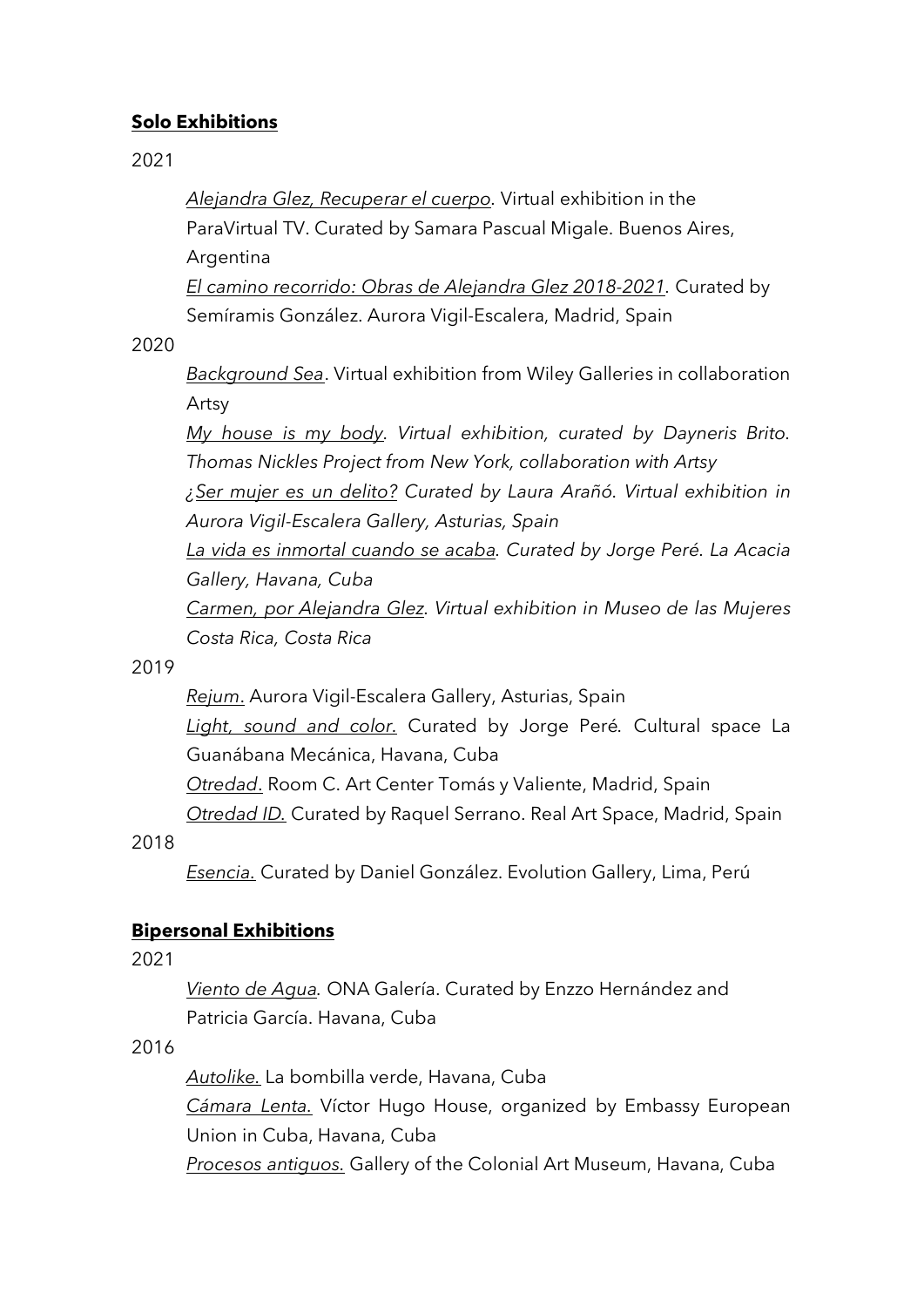2015

*Dante Alighieri*. Exhibition between the Italian Alliance and the French, Alliance, Havana, Cuba

*Contando hasta diez*. Villena room of National Union of Writers and Artists of Cuba, Havana, Cuba

# **Collectives Exhibitions**

2022

*Objeto Femenino.* Curated by Sara Zaldivar. Garaje Lola Space. Madrid, Spain

*ARCOmadrid 2022.* ENAIRE Foundation Stand, Alejandra Glez Young Photography Award

*Beca ENATE 21/22.* ENATE art room, Huesca, Spain

*Standing Wave.* Curated by Mateo Pizarro, co-curators Robert Moore and Stephanie Ferguson. Caleta Gallery. Mexico City, Mexico *FITUR Madrid 2022*. ENAIRE Foundation Pavilion, ENAIRE Foundation Young Photography Award 2021 Alejandra Glez

2021

*Arte Laguna in Mauritius.* Curated by Caudan Arts Center & Lakaz d¢Art. Mauritius

*Arte Laguna Prize – Final Exhibition Venice 2020.2021*. Curated by Igor Zanti and Matteo Galbiati. Venice, Italy

*Viva la Devolución.* Curated by Patricia González Kasaeva. Exhibition organized by HabaGallery in the creative space Utopía 126. Barcelona, Spain

*JustMAD 2021.* Contemporary Art Fair. Neptune Palace, Madrid, Spain *Una Partitura Feminista Radical*. Curated by Semíramis González y Paula Seoane. Virtual exhibition from MIA Art Collection.

*Exposición PHotoEspaña 2021*, together JUSTMAD and the ENAIRE Foundation Young Photography Award. Royal Botanical Garden of Madrid, Spain

*Artistas en acción II*. Curated by Concha Fontenla. Virtual exhibition in Factoría Habana Gallery, Havana, Cuba

2020

*Deformes 2020.* First International Performance Triennal organized virtually, Valparaíso, Chile

*Resistencia.* Curated by Maylín Pérez Parrado. Virtual show with various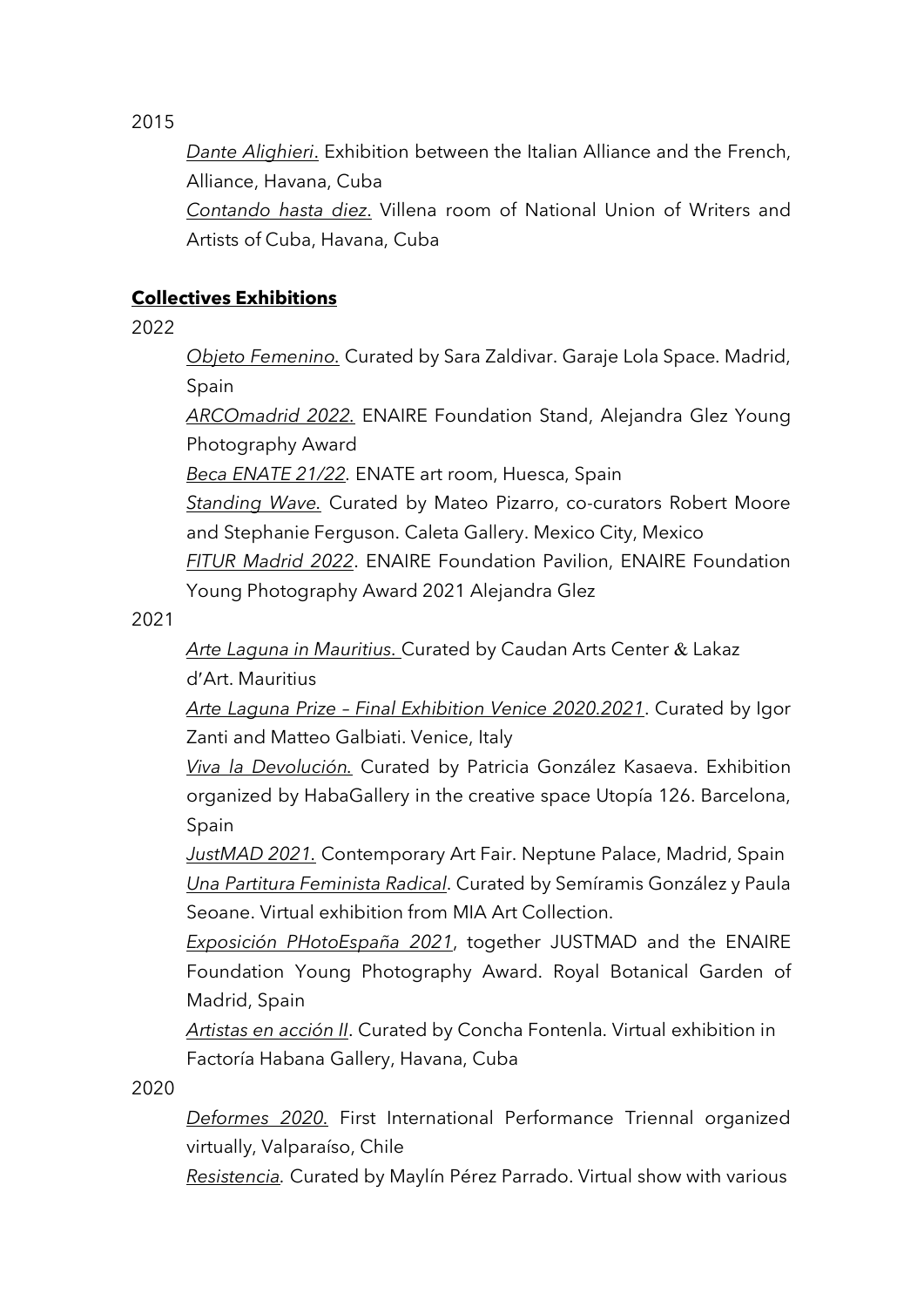Latin American artists, organized by Panama Photo Library *Living Away Fest.* Virtual festival, New York, USA

*Listen to me!* Collective exhibition of Cuban Artits in the Museum Da2, in collaboration with Luciano Méndez Collection, Salamanca, Spain

*Isolation*. Virtual show of various Cuban artists in collaboration with Art Code Space

*Imagen/Imaginarios*. Curated by Jorge Peré. Virtual exhibition of Taller Gorria Gallery in collaboration with Tunturuntu and Fonoma, Havana, Cuba

*Pixan Vol. II*. Pixan House, Mexico City, Mexico

*El arte de no estar calladas*. Curated by Jorge Peré. Taller Gorria Gallery, Havana, Cuba

*Del prejuicio de las verdades*. Fábrica de Arte Cubano, Havana, Cuba *Diversa Virtual.* Exhibited on the oficial website of the Training Center of the Spanish cooperation and in collaboration with *La Fanzine*, Antigua, Guatemala.

*IV Convocatoria online.* Virtual exhibition organized by Lumina Gallery *Quarantine.* Virtual exhibition organized by Building Bridges Art Exchange

*I Festival Iberoamericano de Videoarte y Animación "Cero Violencia contra las Mujeres"* Virtual exhibition in the *Museo de las Mujeres*, Costa Rica

*Post-it 7.* Exhibition in Galiano Gallery, Havana, Cuba

2019

*Un viaje de ida y vuelta*. Luciano Mendez Collection. DA2 Museum, Salamanca, Spain

*Puzzle*. Curated by Jorge Peré. Taller Gorria Gallery, Havana, Cuba *A imagen y semejanza*. Fábrica de Arte Cubano, Havana, Cuba *Detrás del Muro.* XIII Bienal de La Habana, La Habana, Cuba *La Plataforma Open-Studio*. XIII Biennial of Havana, Havana, Cuba *De cuerpo presente.* Photographic Exhibition. La Nave Gallery, Havana, Cuba

*JustLX.* Lisboa Contemporary Art Fair, Lisboa, Portugal

2018

*La noche boca arriba*. La Acacia Gallery, Havana, Cuba ¿*Qué quiere una anarcofeminista?* Fábrica de Arte Cubano, Havana, Cuba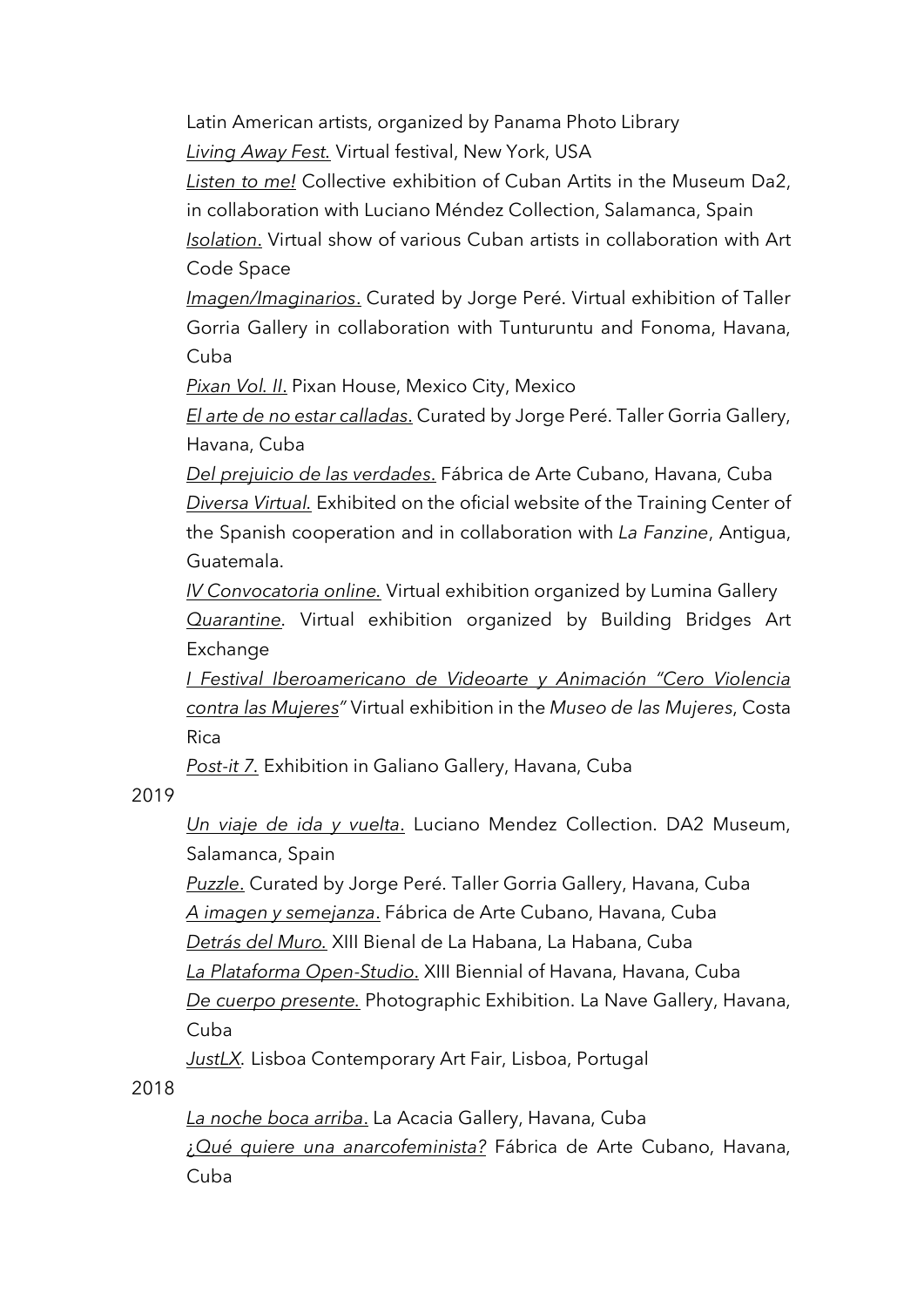*Soy yo*. El Artista Gallery, Havana, Cuba *Posturas e imposturas*. Fábrica de Arte Cubano, Havana, Cuba *JustMAD 2018.* Contemporary Art Fair, Madrid, Spain *JustLX.* Contemporary Art Fair, Lisboa, Portugal *Art Madrid.* Contemporary Art Fair, Madrid, Spain

### 2016

*Abertura*. Cultural space Fresa y Chocolate, Havana, Cuba

2015

*Simulacros*. XII Biennial of Havana. Fábrica de Arte Cubano, Havana, Cuba

*Art Bienal.* Havana School of Creative Photography, Havana, Cuba

2014

*Ruta Joven*. Plaza Vieja, Havana, Cuba

*Paisajes extraordinarios*. Gallery of the Havana School of Photography, Havana, Cuba

# **Bibliography**

"Viento de agua": Photographs of Cuban Alejandra Glez and Spanish Amanda Cots on ONA Gallery in Old Havana. *Rialta Staff.* January 7, 2022

https://rialta.org/viento-de-agua-fotografias-de-la-cubana-alejandraglez-y-la-espanola-amanda-cots-en-ona-galeria-de-la-habana-vieja/

Gómez Deborah. "Alejandra Glez, an Art Collection and Afghan Women". *Revista Abril*. October 11, 2021

https://revistaabril.org/alejandra-glez-una-coleccion-de-arte-y-lamujer-afgana/

Blanco Medina, Eva. "Sanar a través de la obra: la fotógrafa Alejandra Glez se instala en Madrid". *Vogue Spain* Magazine. October 6, 2021

https://www.vogue.es/living/articulos/fotografa-cubana-alejandra-glezmadrid-entrevista

Peré, Jorge. "No subestimes la realidad". Visual arts Magazine *El Oficio*. September 27, 2021

https://www.eloficioart.com/single-articulos.php?23

"Viva la Devolución: una exposición de arte cubano se inserta en las fiestas de la Mercé en Barcelona y critica el régimen". *Diario de Cuba*. September 24, 2021

https://diariodecuba.com/cultura/1632511103\_34340.html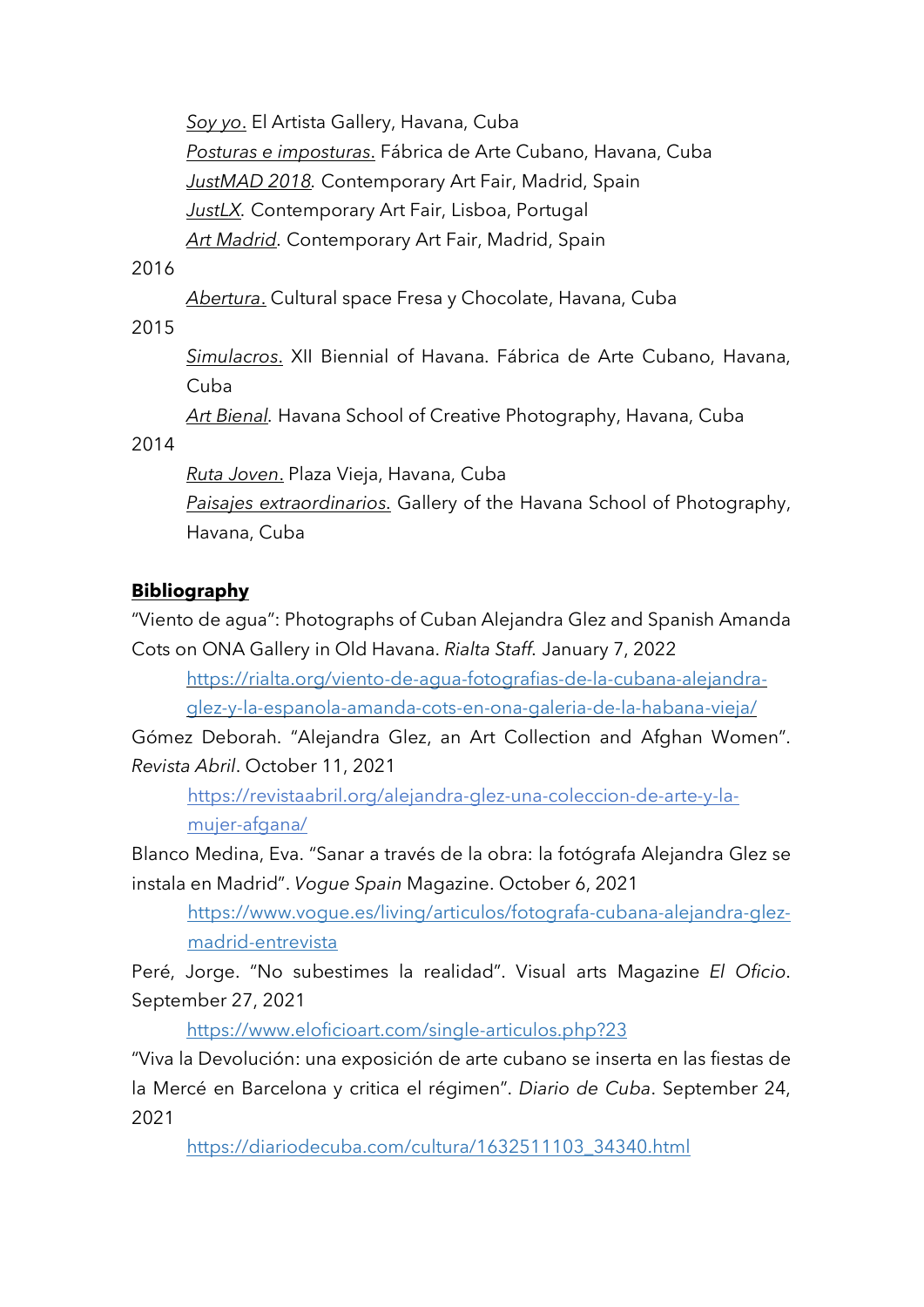"Arte cubano en las Fiestas de la Mercé de Barcelona". *Diario de Cuba*. September 22, 2021

https://diariodecuba.com/cultura/1632327660\_34278.html

"Objetivo Igualdad - Programa 23: Las artistas en el foco". RTVE. September 18, 2021

https://www.rtve.es/play/videos/objetivo-igualdad/programa-23 artistas-foco/6099529/

"Objetivo Igualdad – Las mujeres artistas piden mayor visibilidad en el mercado del arte y una cotización más justa de su obra". RTVE. September 18, 2021

https://www.rtve.es/television/20210918/mujeres-artistas-mayorvisibilidad-cotizacion-mas-justa-obra/2167628.shtml

"Burka, an NFT artwork from Alejandra Glez, to be sold in support of an Afghan activist". Digital platform Snark.art. September 15, 2021

https://drops.snark.art/alejandra\_glez\_burka

"Alejandra Glez, Recuperar el cuerpo"*.* Virtual exhibition at the cultural center online *El ParaVirtual*. Curated by Samara Pascual Migale, Buenos Aires, Argentina. September 10, 2021

https://youtu.be/pAT8Ch9PJ08

Lozano, Daniela. "Una muestra de arte feminista que invita a repensar los cuerpos". Magazine *Caras y Caretas.* September 9, 2021

https://carasycaretas.org.ar/2021/09/03/una-muestra-de-artefeminista-que-invita-a-repensar-los-cuerpos/

Móvil, Paula. "A Local's Guide to Cuba: Artist Alejandra Glez on the hometown hits of Havana". Magazine *Condé Nast Traveler*. September 1st, 2021

https://www.cntraveler.com/story/cuba-alejandra-glez-locals-guide

Abad, Ana Fernandez. "25 años y muchas vidas". Magazine *S Moda EL PAÍS*. September, 2021.

"Feminism, NFTS and trauma as a source for creation with Alejandra Glez". Platform Caribeart. August 25, 2021.

http://caribeart.net/en/feminism-nfts-and-trauma-as-a-source-forcreation-with-alejandra-glez

Bjorn, Amanda. "Artist features: Alejandra Glez". *Feminist*. Austug 19, 2021. https://www.feminists.co/discover/artist-feature-alejandra-glez

Rosales, Maria Carla. "For Women Cuban Artists, NFTs offer a surprising opportunity". *Refinery 29*. August 11, 2021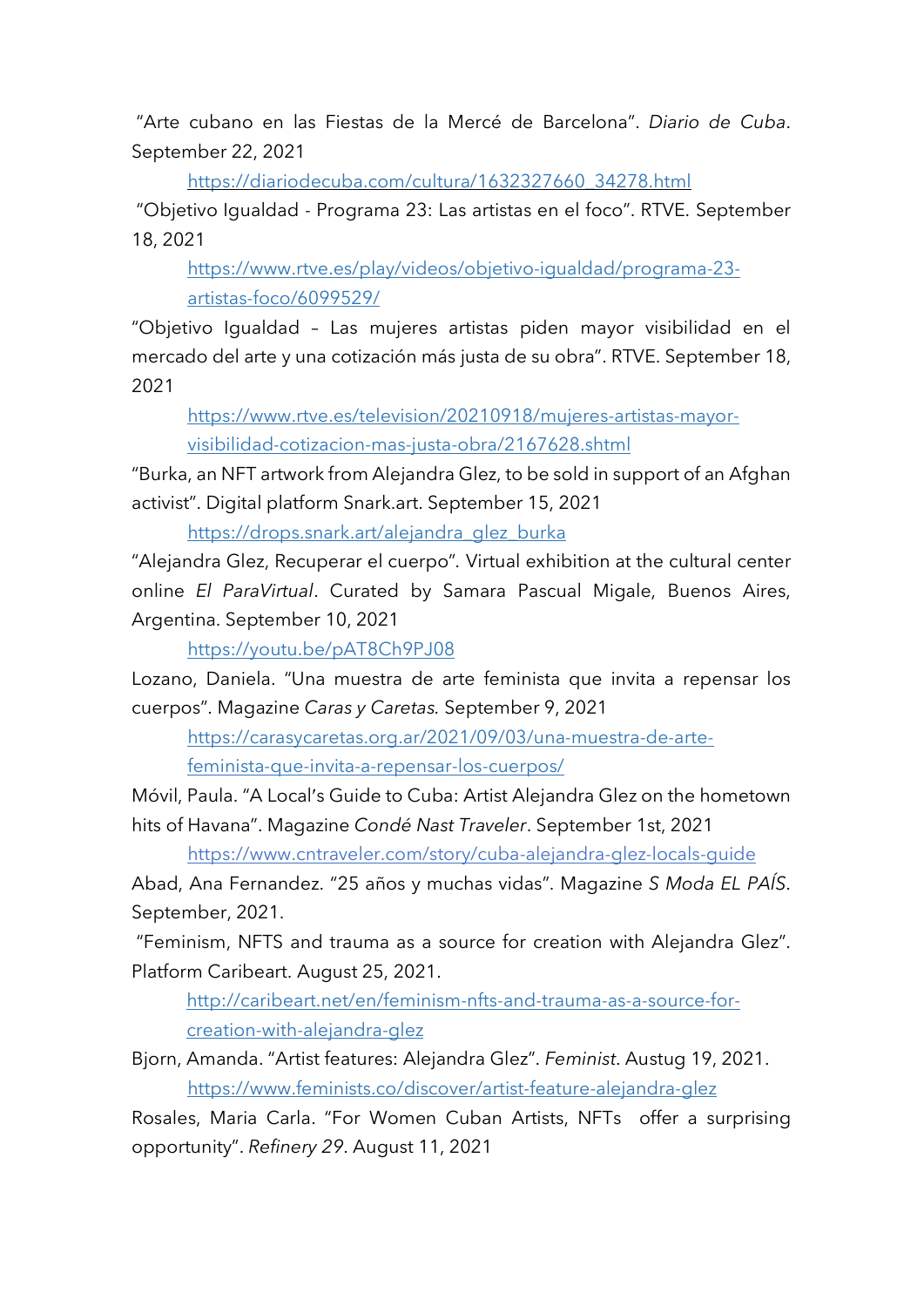https://www.refinery29.com/en-us/2021/08/10520561/women-artistsnft-opportunities

Segarra, Federico. "Latin talent makes its way into "criptoarte" ". *EFE*. August 7, 2021.

https://www.efe.com/efe/america/cultura/el-talento-latino-se-abrepaso-en-criptoarte/20000009-4603798

Barragán del Rey, Sara. "The female body in the photograph of ALEJANDRA GONZÁLEZ". *Revista AD*. Julio 16, 2021.

https://www.revistaad.es/arte/articulos/el-cuerpo-femenino-en-lafotografia-de-alejandra-gonzalez

"The nude is a detachment, to show oneself without prejudice". RTVE. Julio 14, 2021.

https://www.rtve.es/play/audios/gente-despierta/alejandra-glezartista-desnuda/5992840/

Farnóz, Andrea. "Piel sin ropa: la revolución del nuevo desnudo femenino". Digital newspaper *El Confidencial*. July 10, 2021.

https://www.elconfidencial.com/cultura/2021-07-10/desnudosjustmad-mujeres-fotografia\_3174692/

"Los artistas cubanos toman la capital española durante la feria de Arte Contemporáneo ARCO Madrid". Revista *Diario de Cuba*. Julio 9, 2021.

https://diariodecuba.com/cultura/1625866490\_32550.html

Díaz-Guardiola, Javier. "JustMad 2021: el precio de la dependencia". Periódico *ABC.* Julio 8, 2021.

https://www.abc.es/cultura/cultural/abci-justmad-2021-preciodependencia-202107082043\_noticia.html

Ibáñez, Natalia. "La cubana Alejandra Glez muestra su fotografía feminista y catártica en JUSTMAD." Digital magazine *Efeminsta.* July 8, 2021.

https://www.efeminista.com/alejandra-glez-fotografia-feminista/

Rubio, Javier. "JustMad 2021: En pos de la paridad". Newspaper *ABC*. July 6, 2021.

https://www.abc.es/cultura/cultural/abci-justmad-2021-paridad-202107060109\_noticia.html

"JUSTMAD 2021 regresa a Madrid". Magazine *Arte por Excelencias*. June 29, 2021.

https://www.arteporexcelencias.com/es/eventos/justmad-2021 regresa-madrid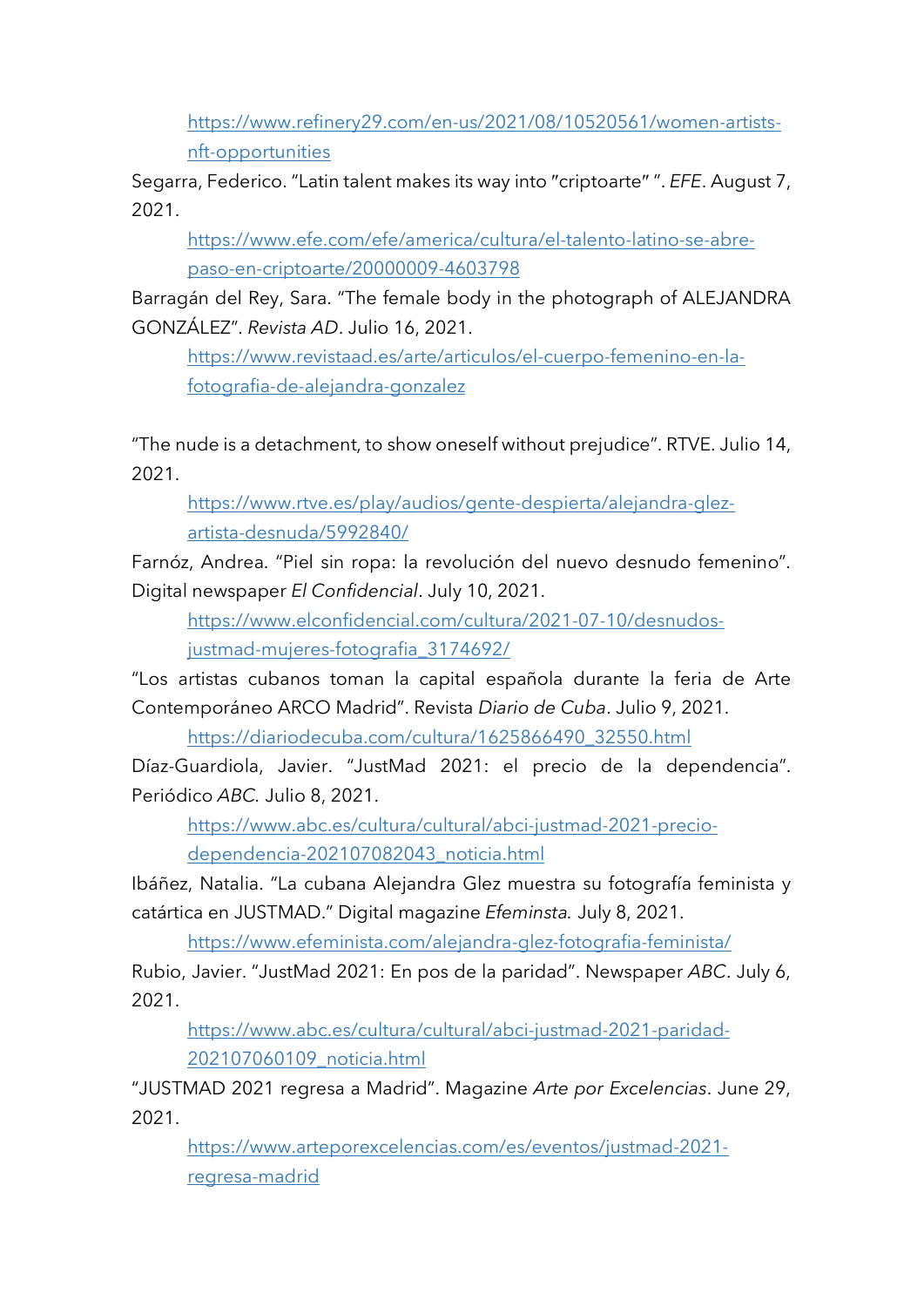Manrique, Rubén. "JustMad vuelve a Madrid del 8 al 11 de julio". *Neo 2 Magazine.* June 29, 2021.

https://www.neo2.com/justmad-vuelve-a-madrid-del-8-al-10-de-julio/ "Colección de arte feminista se suma a las plataformas expositivas virtuales." *Elemmental*. June 21, 2021.

https://elemmental.com/2021/06/21/coleccion-de-arte-feminista-sesuma-a-las-plataformas-expositivas-virtuales/

Brito, Dayneris. "Conspirando a favor. Conversación con el coleccionista Luciano Méndez y la artista visual Alejandra Glez". *PAC Plataforma de Arte Contemporáneo*. June 18, 2021.

www.plataformadeartecontemporaneo.com/pac/conspirando-a-favorconversacion-con-el-coleccionista-luciano-mendez-y-la-artista-visualalejandra-glez/

"Alejandra González, Premio Joven de Fotografía Fundación ENAIRE 2021, expone en PHotoEspaña 2021". *Fotografía de Alta Calidad José María Mellado*. June 10, 2021.

https://fotoaltacalidad.com/alejandra-gonzalez-photoespana-2021/ "La fotografía de Alejandra González, en la sala de Aurora Vigil-Escalera en Madrid". *La Nueva España*. June 4, 2021.

https://www.lne.es/sociedad/2021/06/04/fotografia-alejandragonzalez-sala-aurora-52599151.html

Inauguración de la exposición que da comienzo al festival PHotoEspaña 2021, donde estarán los ganadores del Premio de Fotografía Joven Fundación ENAIRE en JUSTMAD. June 2, 2021.

https://www.instagram.com/p/CPnd0BUjkAt/?utm\_medium=copy\_link

Vicent, Mauricio. "La denuncia del machismo y la discriminación de género como obra de arte". *El País*. May 31, 2021.

https://elpais.com/cultura/2021-05-31/la-denuncia-del-machismo-y-ladiscriminacion-de-genero-como-obra-de-arte.html

Pérez Díaz, Marita. "Clit Splash: un proyecto feminista para artistas digitales cubanos". *On Cuba News*. May 23, 2021.

https://www.google.com/amp/s/oncubanews.com/cultura/artesvisuales/clit-splash-un-proyecto-feminista-para-artistas-digitalescubanos/%3famp

Serrano, Azahara. "Alejandra Glez, la artista multidisciplinar que trasciende los límites de lo corpóreo y lo antropológico". *Metalocus*. May 23, 2021.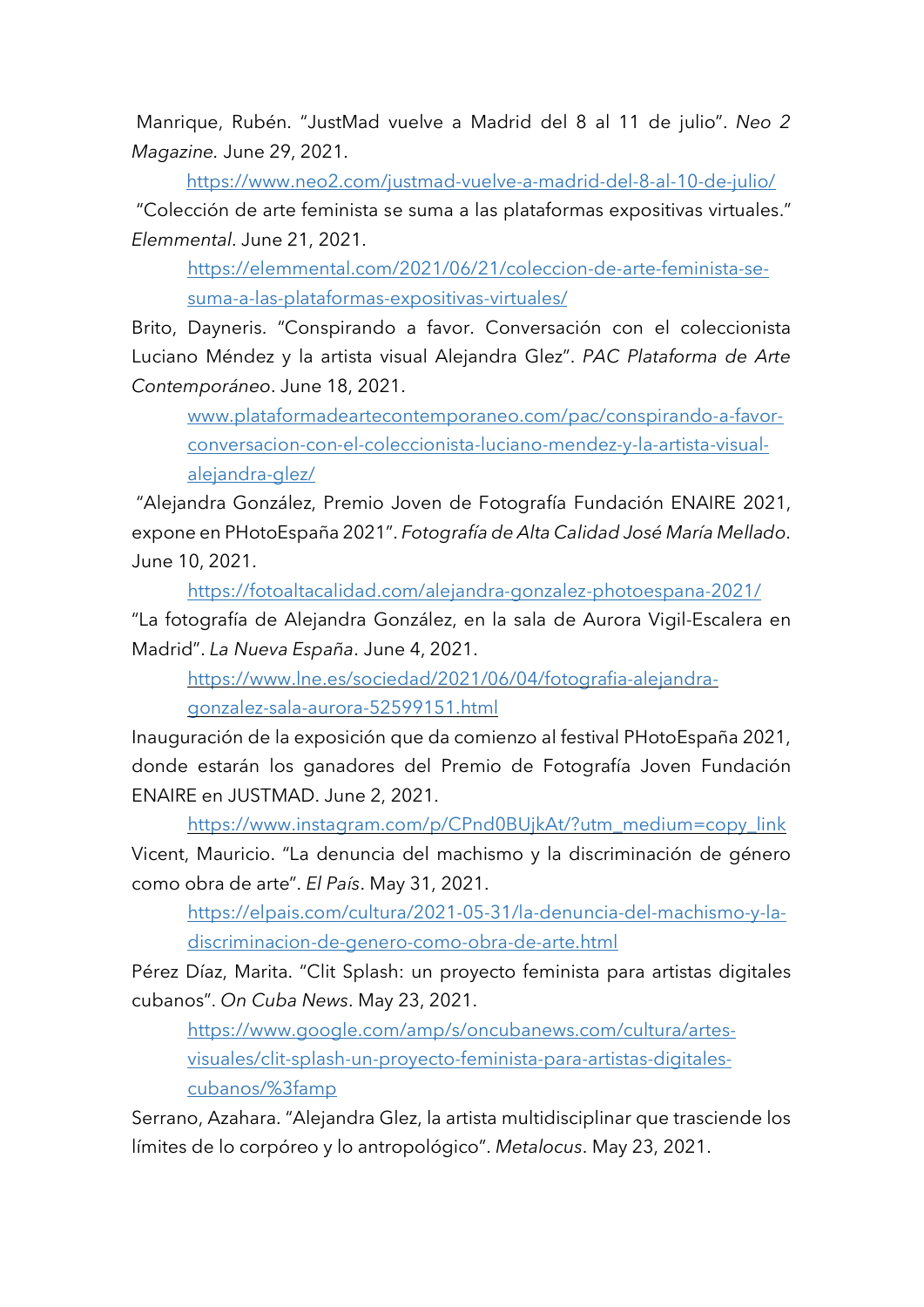https://www.metalocus.es/en/news/alejandra-glez-multidisciplinaryartist-who-transcends-limits-corporeal-and-anthropological

Laguna, Clara. "La artista visual que tiende puentes entre España y Cuba". *Condé Nast Traveler Magazine*. May 17, 2021.

https://www.traveler.es/experiencias/articulos/alejandra-gonzalezartista-visual-entre-espana-y-cuba/20996

Ruiz, Sheyla. "La mujer en el universo NFT: 3 cubanas criptoartistas". *Cuban Crypto Art*. May 9, 2021.

https://cubancryptoart.com/la-mujer-en-el-universo-nft-3-cubanascriptoartistas/

"Muchas felicidades a Alejandra Glez por ser la primera artista cubana que exhibe NFT desde un ¨drop¨". *Orbitando Podcast*. April 8, 2021

https://www.instagram.com/p/CNaQaBPhTXU/?igshid=12tibzslelweh

"Alejandra Glez is the firts female Cuban artista to have a drop completely dedicated to promote her work within the global NFT market". *Feminist*. April 8, 2021

https://www.instagram.com/p/CNateK6M9\_8/?igshid=1lfdsdlokfo0w "Alejandra Glez acaba de hacer historia, al convertirse en la primera artista cubana en tener un drop completamente dedicado a promover su obra dentro del mercado global de NFT". *Taller Gorria Gallery*. April 6, 2021

https://www.instagram.com/p/CMnWK5HME9A/?igshid=m7fgpgdr36 3y

Peré, Jorge. "Alejandra Glez: Primera artista cubana que exhibe NFT desde un drop". *Vistar Magazine*. April 6, 2021

https://vistarmagazine.com/alejandra-glez-primera-artista-cubana-queexhibe-nft-desde-un-drop/

Treto, Daniela. "Alejandra Glez es la primera artista visual cubana en tener un drop dedicado completamente a ella". Digital Magazine *Tunturuntu.* April 5, 2021

https://www.instagram.com/p/CNSx4Awhd\_B/?igshid=1uuywpn7cw4jt Touceda, Maria von. "Alejandra González: Para mí es muy importante tener una obra que respalde y apoye a la mujer". *Elemmental*. March 29, 2021

https://elemmental.com/2021/03/29/entrevista-alejandragonzalez/?fbclid=IwAR3BRzh4JxhKtz331tKzeJYm3hrt1Xvo7YNP-NytkwSj1eX2kZbVyWq\_Ows

"From the series: Mar de Fondo (2017) by Alejandra Glez". *Feminist*. March 19, 2021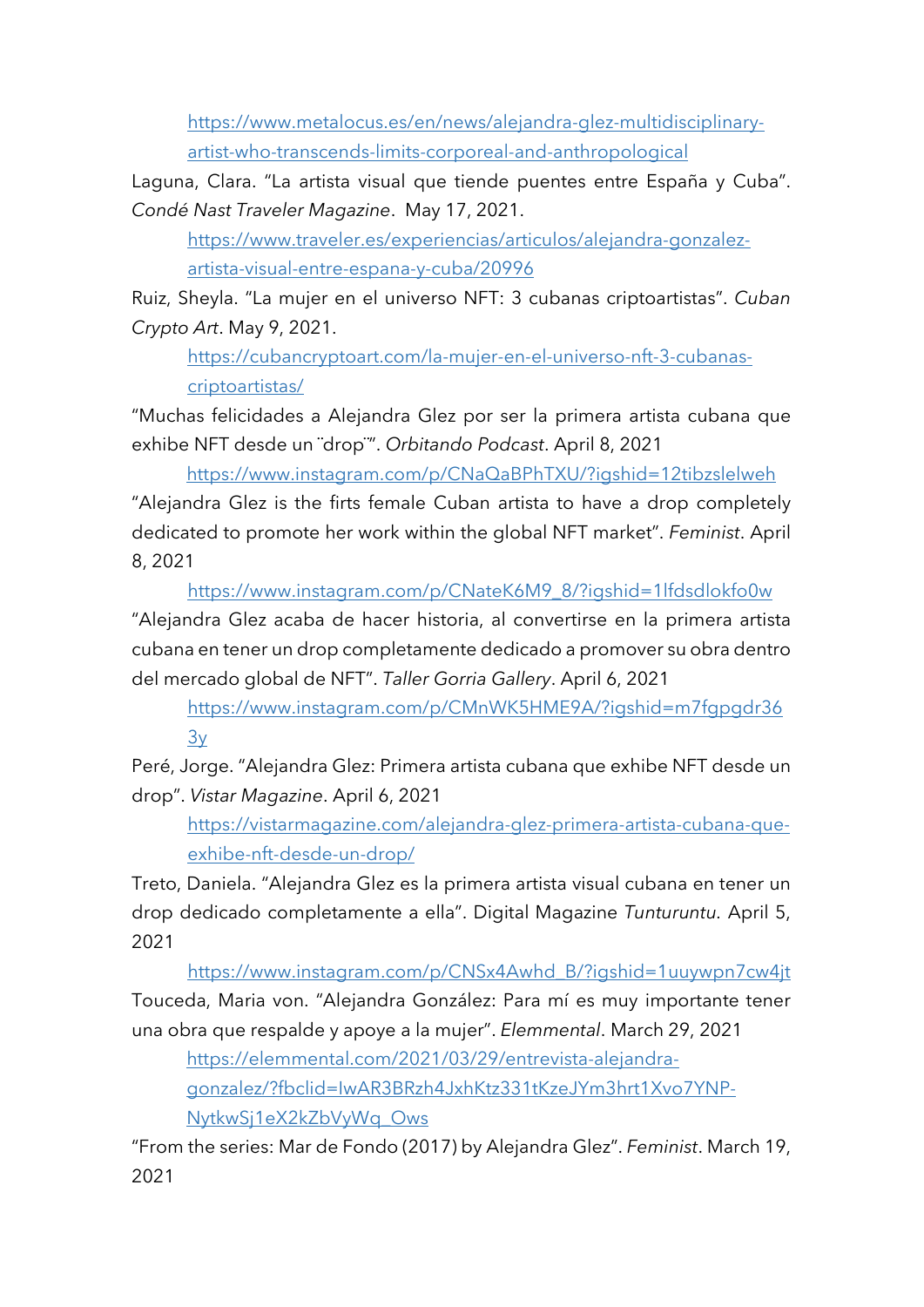https://www.instagram.com/p/CMnWK5HME9A/?igshid=m7fgpgdr36  $3y$ 

Peré, Jorge. "La artista Alejandra Glez estará en PHotoEspaña 2021". *Vistar Magazine*. March 10, 2021.

https://vistarmagazine.com/la-artista-alejandra-glez-estara-enphotoespana-2021/

"Alejandra González ganadora del IV Premio de Fotografía Joven Fundación ENAIRE". *Fotografía de Alta Calidad José María Mellado*. March 10, 2021.

https://fotoaltacalidad.com/alejandra-gonzalez-ganadora-del-ivpremio-de-fotografia-joven-fundacion-enaire/

"Alejandra González, ganadora del IV premio de Fotografía Joven Fundación ENAIRE". Fundación ENAIRE, March 9, 2021

 https://fundacionenaire.es/actividad/iv-premio-fotografia-jovenjustmad-2021/

Europa Press, "La ganadora del IV premio de Fotografía Joven Fundación ENAIRE estará en la exposición PHotoEspaña". March 9, 2021

https://m.europapress.es/turismo/transportes/aeropuertos/noticiaganadora-iv-premio-fotografia-joven-fundacion-enaire-estaraexposicion-photoespana-20210309133209.html

Peré, Jorge. "Alejandra Glez: la polaroid que nos debíamos". *Hypermedia Magazine*. October 13, 2020.

https://www.hypermediamagazine.com/arte/artes-visuales/alejandraglez/

Brito Castillero, Dayneris. "El mar; espacio de conexiones. Revisitar la obra de Alejandra Glez través de su conexión con el mar*"*. July 8, 2020. https://www.museodelasmujeres.co.cr/exposiciones/ik99pc2ez6jv901 h3unxz11at413ki

"Vitrubie". *La Fanzine.* Edición # 4. Julio 2020. https://issuu.com/lafanzinegt/docs/la\_fanzine\_04\_singles

Brito Castillero, Dayneris. "7BEST Fotógrafas Cubanas a seguir en Instagram". *Cubaness Journal*. May, 19, 2020.

https://www.instagram.com/p/CAa71lOBByM/?utm\_medium=copy\_lin k

Moreira, Shirley. "Es tu cuerpo: tú decides. Notas sobre la obra de Alejandra González. *Revista Negra*, No. 42 May 2020. https://m.facebook.com/RevistaCubanaFotografiaNEGRA/ https://www.google.com/amp/s/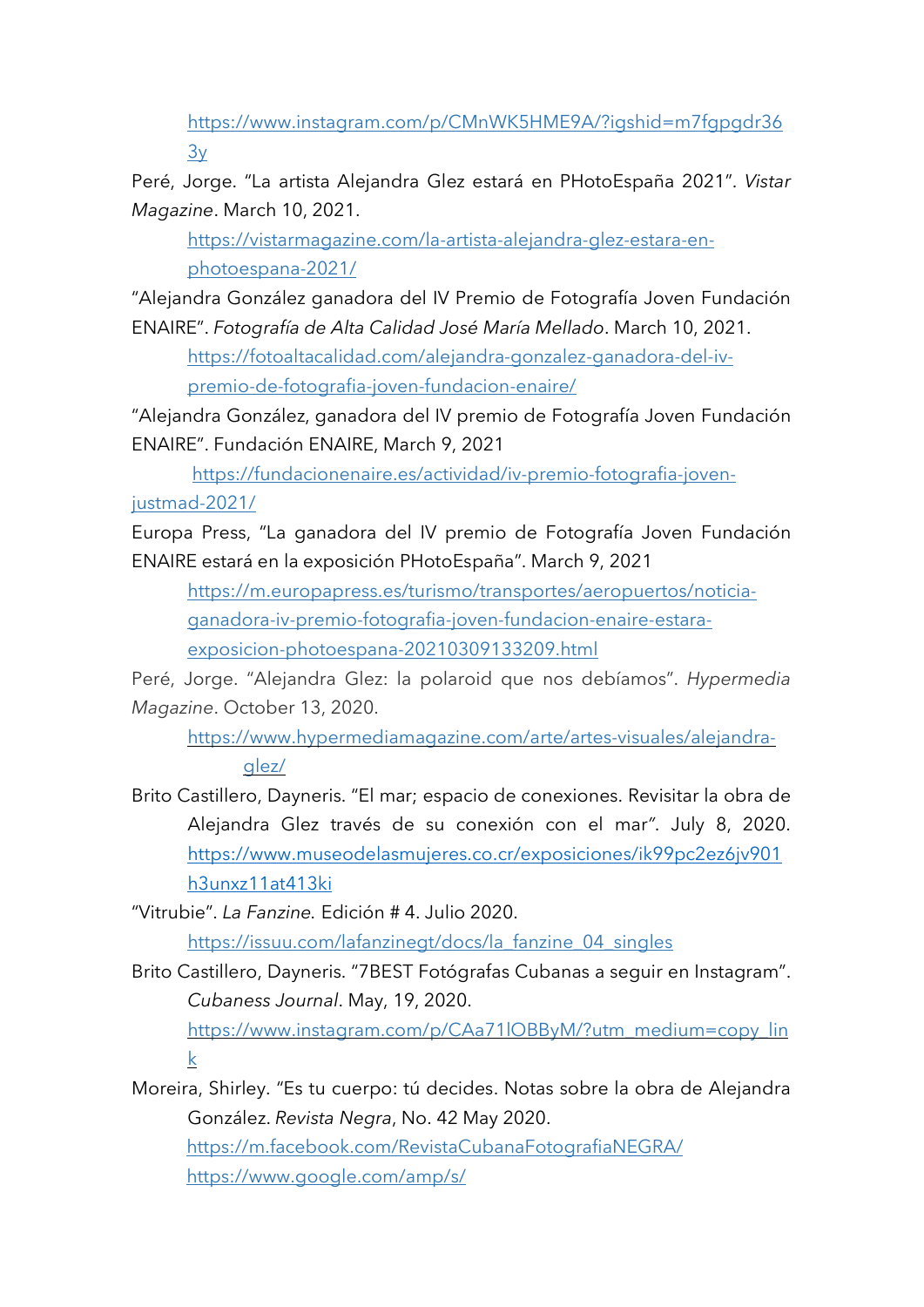- "La cubana Alejandra Glez presenta dos muestras virtuales con el cuerpo femenino como protagonista". *Diario de Cuba*. April, 29, 2020. https://diariodecuba.com/cultura/1588170314\_17863.html
- "Universo Cuarentena". *Tu Maletín Art Blog*. April, 12, 2020. https://www.facebook.com/tumaletinartblog/videos/universocuarentena/582529102616331/

"Ale Glez". *Many-realities*, April, 8, 2020.

"Carmen, por Alejandra Glez". The Museum of the Women of Costa Rica. April, 1th, 2020.

https://www.museodelasmujeres.co.cr/exposiciones/carmen-poralejandra-glez

- Mesa Sánchez, Nathalie. "Inmortalizar la muerte desde las artes visuales". *Tribuna de La Habana.* March, 12, 2020. http://www.tribuna.cu/cultura/2020-03-12/inmortalizar-la-muerte-delas-artes-visuales#
- Rodríguez Tejeda, Yoel. "Alejandra Glez: Ana Mendieta me transmite una paz increíble". *OnCuba News*. March, 6, 2020. https://oncubanews.com/cultura/artes-visuales/alejandra-glez-anamendieta-me-transmite-una-paz-increible/
- Pérez Forteza, Yasmani. "Homenaje a Ana Mendieta por Alejandra Glez: bifurcaciones entre la vida y la muerte," *Vistar*. March, 5, 2020. https://vistarmagazine.com/homenaje-a-ana-mendieta-por-alejandraglez-bifurcaciones-entre-la-vida-y-la-muerte/
- "Ana Mendieta desde una óptica femenina," *OnCuba News*. March, 2, 2020. https://oncubanews.com/cartelera/cartelera-artes-visuales/anamendieta-desde-una-optica-femenina/
- Medina Ríos, Jamila. "Martí, Ana Mendieta y Alejandra Glez en La Acacia," *Rialta*. March, 2020.

http://rialta-ed.com/marti-ana-mendieta-y-alejandra-glez-en-la-acacia/

"Entrevista a la artista visual cubana Alejandra Glez,", Génesis Galerías de Arte. January, 11, 2020.

https://www.youtube.com/watch?v=7ncqUhB8eak&feature=youtu.be

Brito Castillero, Dayneris. "The multiple insights of Alejandra Glez". Thomas Nickles Project Website and Artsy.

https://www.thomasnickles.com/alejandra-glez-my-house-is-my-body